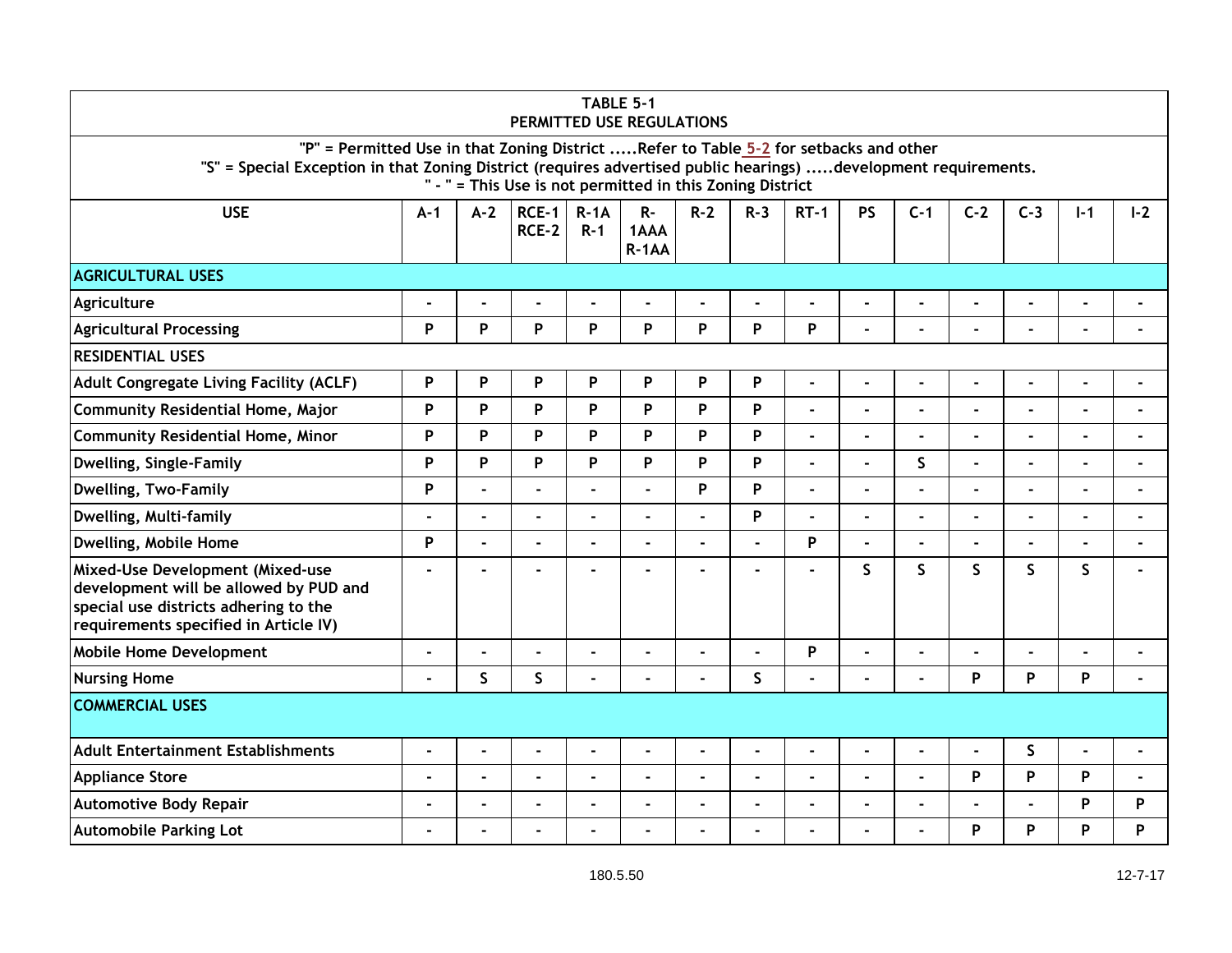| <b>USE</b>                                                             | $A-1$                    | $A - 2$                  | RCE-1<br><b>RCE-2</b> | $R-1A$<br>$R - 1$ | $R -$<br>1AAA<br>$R-1AA$ | $R-2$          | $R - 3$        | $RT-1$         | <b>PS</b>      | $C-1$          | $C-2$          | $C-3$ | $I - 1$ | $I - 2$        |
|------------------------------------------------------------------------|--------------------------|--------------------------|-----------------------|-------------------|--------------------------|----------------|----------------|----------------|----------------|----------------|----------------|-------|---------|----------------|
| Automobile Repair                                                      | $\blacksquare$           | $\blacksquare$           | $\blacksquare$        | $\overline{a}$    | ä,                       | $\blacksquare$ | $\blacksquare$ | $\blacksquare$ | ÷.             | $\blacksquare$ | $\blacksquare$ | P     | P       | P              |
| Automobile Sales (New and Used)                                        | ÷,                       | L.                       | $\blacksquare$        |                   |                          | $\blacksquare$ |                | $\overline{a}$ | $\overline{a}$ | ÷.             | $\mathsf{S}$   | P     | P       |                |
| <b>Automobile Service Station</b>                                      | $\blacksquare$           | ÷.                       | $\blacksquare$        |                   | $\overline{a}$           | $\sim$         | $\blacksquare$ | $\overline{a}$ | $\mathbf{r}$   | L.             | L              | P     | P       | P              |
| <b>Automotive Wrecking or Salvage Yards</b>                            | $\overline{\phantom{a}}$ | ä,                       | $\blacksquare$        |                   | $\blacksquare$           | $\blacksquare$ |                | $\overline{a}$ | $\blacksquare$ | $\blacksquare$ |                |       |         | P              |
| Bar (associated with restaurant seating 45<br>people)                  | $\blacksquare$           | ä,                       | ٠                     |                   |                          |                |                |                | $\blacksquare$ | $\blacksquare$ | P              | P     | P       | P              |
| <b>Bars and Cocktail Lounges</b>                                       | $\blacksquare$           | L.                       | $\overline{a}$        |                   | $\blacksquare$           | $\mathbf{r}$   | $\overline{a}$ | $\overline{a}$ | $\overline{a}$ | ÷.             | $S^*$          | P     | P       |                |
| <b>Boat Sales and Service</b>                                          | $\overline{a}$           | L.                       |                       |                   | $\overline{a}$           |                |                |                | $\overline{a}$ |                |                | P     | P       |                |
| <b>Bus Terminal</b>                                                    | J.                       | ÷,                       | L.                    |                   | L,                       | $\overline{a}$ | $\overline{a}$ | $\overline{a}$ | $\overline{a}$ | $\overline{a}$ | L.             | P     | P       |                |
| Car Wash                                                               |                          | $\blacksquare$           | $\blacksquare$        |                   |                          |                |                |                | $\blacksquare$ | $\blacksquare$ |                | P     | P       |                |
| <b>Clinic, Dental or Medical</b>                                       | $\blacksquare$           | $\blacksquare$           | $\blacksquare$        | $\blacksquare$    | $\blacksquare$           | $\blacksquare$ | $\blacksquare$ | $\blacksquare$ | P              | P              | P              | P     | P       | P              |
| <b>Commercial, Convenience</b>                                         | $\blacksquare$           | ÷,                       | $\blacksquare$        | $\blacksquare$    | $\blacksquare$           | $\blacksquare$ | $\blacksquare$ | $\blacksquare$ | ä,             | P              | P              | P     | P       | P              |
| Commercial, Convenience with Gas Sales                                 | $\blacksquare$           | $\blacksquare$           | L.                    | $\overline{a}$    | $\overline{a}$           | $\blacksquare$ | $\blacksquare$ | ä,             | $\blacksquare$ | $\blacksquare$ | $\mathsf{S}$   | P     | P       | P              |
| <b>Commercial, Retail</b>                                              | $\blacksquare$           | ÷,                       | $\blacksquare$        |                   | $\mathbf{r}$             | $\overline{a}$ |                | $\overline{a}$ | $\overline{a}$ | ÷.             | P              | P     | P       | S              |
| <b>Department Store</b>                                                | $\blacksquare$           | L.                       | L.                    | $\blacksquare$    | $\blacksquare$           | $\overline{a}$ | $\overline{a}$ | $\blacksquare$ | $\blacksquare$ | ÷.             | Þ              | P     | P       |                |
| <b>Equipment Sales</b>                                                 | $\blacksquare$           | $\overline{\phantom{a}}$ | $\blacksquare$        | ä,                | $\overline{a}$           | $\blacksquare$ | $\blacksquare$ | $\blacksquare$ | $\blacksquare$ | $\mathsf S$    | P              | P     | P       | P              |
| <b>Funeral Parlor</b>                                                  | J.                       | L,                       |                       |                   |                          |                |                |                | $\overline{a}$ |                | P              | P     | P       |                |
| <b>Furniture Repair and Upholstery</b>                                 | $\blacksquare$           | $\blacksquare$           | ä,                    |                   | $\overline{a}$           | $\blacksquare$ |                | $\blacksquare$ | $\blacksquare$ | ä,             | P              | P     | P       |                |
| <b>Furniture Store</b>                                                 | -                        | $\blacksquare$           | ä,                    |                   | $\blacksquare$           | $\blacksquare$ |                | $\blacksquare$ | $\blacksquare$ | $\blacksquare$ | P              | P     | P       |                |
| Gallery/ Museum                                                        | $\blacksquare$           | $\blacksquare$           | ÷,                    |                   | $\blacksquare$           | $\blacksquare$ | $\blacksquare$ | $\blacksquare$ | ÷,             | $\blacksquare$ | P              | P     | P       | $\overline{a}$ |
| <b>Gas Station</b>                                                     | ä,                       | L,                       | ä,                    |                   |                          | $\blacksquare$ |                | $\overline{a}$ | $\overline{a}$ | ÷.             | $\mathsf{S}$   | P     | P       |                |
| <b>Grocery Store/ Supermarket</b>                                      | $\blacksquare$           | ÷.                       | ÷.                    |                   | $\overline{a}$           | $\blacksquare$ |                | $\overline{a}$ | $\blacksquare$ | $\overline{a}$ | P              | P     | P       | $\blacksquare$ |
| Heating and Air Conditioning Sales and<br>Service with outside storage | $\blacksquare$           |                          |                       |                   |                          |                |                |                | $\overline{a}$ | $\blacksquare$ |                | P     | P       |                |
| <b>USE</b>                                                             | $A-1$                    | $A-2$                    | RCE-1<br>RCE-2        | $R-1A$<br>$R-1$   | R-<br>1AAA<br>$R-1AA$    | $R - 2$        | $R-3$          | $RT-1$         | <b>PS</b>      | $C-1$          | $C-2$          | $C-3$ | $I-1$   | $I - 2$        |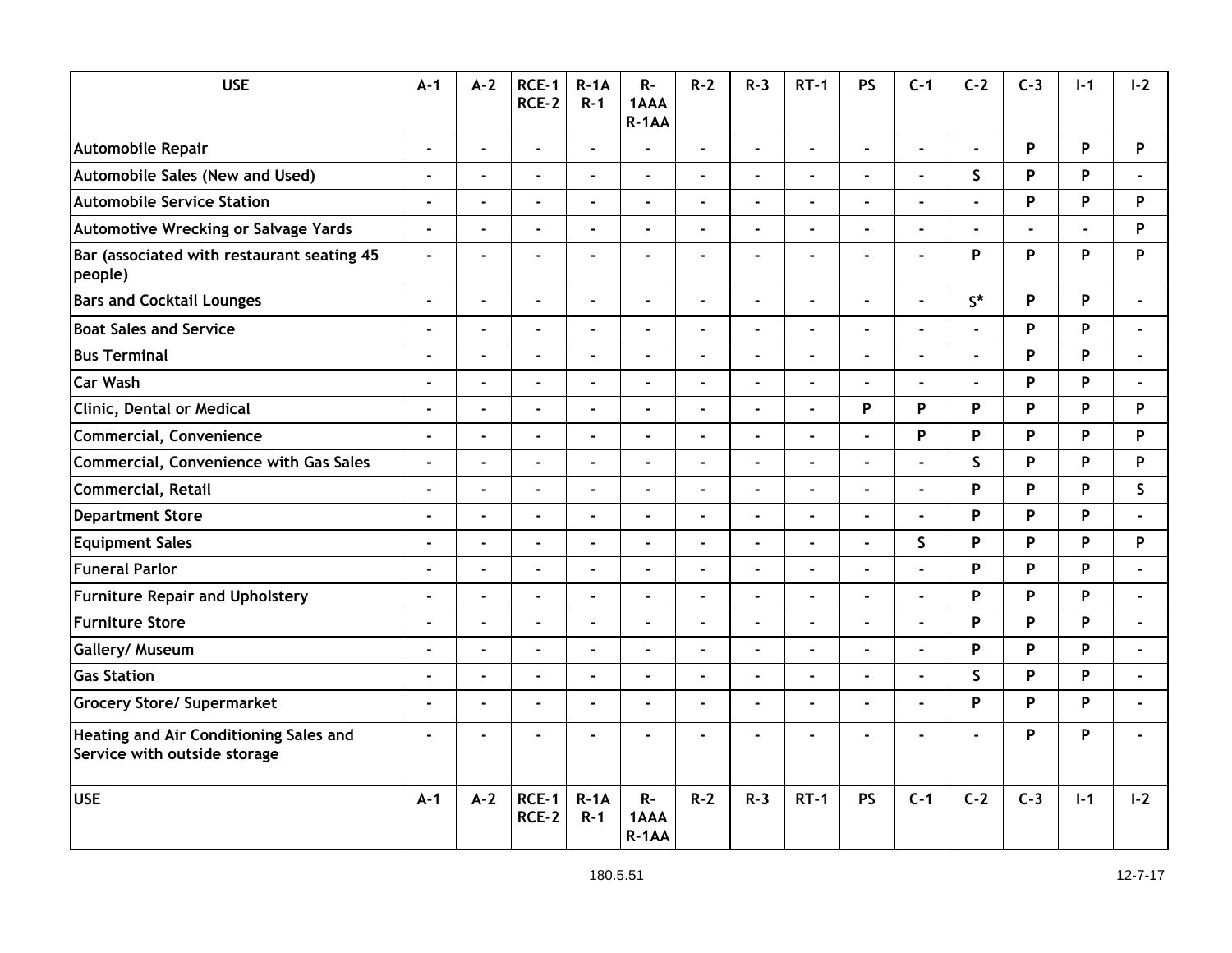| Heating, Ventilating, Plumbing Supplies,<br>Sales, & Service        | $\blacksquare$ | ÷                        |                |                   |                          |                |                |                | ä,             |                | P              | P            | P              |         |
|---------------------------------------------------------------------|----------------|--------------------------|----------------|-------------------|--------------------------|----------------|----------------|----------------|----------------|----------------|----------------|--------------|----------------|---------|
| Hospital                                                            | ÷,             | $\mathsf{S}$             | $\mathsf{S}$   | ä,                | L.                       | $\blacksquare$ | $\blacksquare$ | $\blacksquare$ | ä,             | L.             | P              | P            | P              |         |
| <b>Hotel or Motel</b>                                               | ٠              | L,                       | $\blacksquare$ |                   | $\overline{a}$           | $\blacksquare$ |                | $\blacksquare$ | $\blacksquare$ | ä,             | $\mathsf{S}$   | P            | P              |         |
| <b>Interior Decorating Store</b>                                    | $\blacksquare$ | $\blacksquare$           | ä,             | $\blacksquare$    | $\overline{a}$           | $\blacksquare$ | $\sim$         | $\blacksquare$ | $\blacksquare$ | ä,             | P              | P            | P              |         |
| Live Entertainment Establishment                                    | ÷              | ä,                       | ä,             | Ĭ.                | $\overline{a}$           | $\overline{a}$ | $\blacksquare$ | $\blacksquare$ | $\blacksquare$ | $\blacksquare$ |                | $\mathsf{S}$ | $\blacksquare$ |         |
| Liquor Store, No on-premise consumption                             | $\blacksquare$ | ä,                       | L,             |                   | L,                       | $\blacksquare$ |                | $\blacksquare$ | $\blacksquare$ | ä,             | P              | P            | P              |         |
| Miniature Golf Course/ Driving Range                                | $\blacksquare$ | $\blacksquare$           | $\blacksquare$ | Ĭ.                | $\blacksquare$           | $\blacksquare$ | $\blacksquare$ | $\blacksquare$ | $\blacksquare$ | ä,             | P              | P            | P              |         |
| <b>Mobile Home and Travel Trailer Sales</b>                         | L.             | L,                       |                |                   |                          |                |                | $\overline{a}$ | L,             |                |                | P            | P              |         |
| Monument Sales                                                      | ÷              | $\blacksquare$           | ä,             |                   | $\overline{a}$           | $\blacksquare$ | $\blacksquare$ | ÷              | ÷,             | L.             | ä,             | P            | P              |         |
| <b>Motor Vehicle Wholesale</b>                                      | $\blacksquare$ | ÷                        | ä,             |                   |                          |                |                |                | $\blacksquare$ | $\blacksquare$ |                | P            | P              | P       |
| Movie Theater                                                       | $\blacksquare$ | $\overline{a}$           | ä,             | $\blacksquare$    | $\sim$                   | $\blacksquare$ | $\blacksquare$ | $\blacksquare$ | ä,             | L.             | P              | P            | P              |         |
| Music, Radio, TV Shop                                               | $\blacksquare$ | L,                       | ä,             |                   | $\blacksquare$           | $\blacksquare$ | $\blacksquare$ | $\blacksquare$ | ä,             | ä,             | P              | P            | P              |         |
| Nursery/ Garden Supply Store                                        | $\blacksquare$ | $\overline{\phantom{a}}$ | ä,             | $\blacksquare$    | $\overline{a}$           | $\blacksquare$ | $\blacksquare$ | $\blacksquare$ | $\blacksquare$ | $\blacksquare$ | P              | P            | P              |         |
| Pawn Shop                                                           | ä,             | L,                       | ä,             |                   | $\blacksquare$           | $\blacksquare$ |                | ä,             | L.             | ä,             |                | P            | P              |         |
| <b>Pre-Fabricated House Sales</b>                                   | ä,             | $\blacksquare$           | L.             | $\overline{a}$    | $\blacksquare$           | $\overline{a}$ | $\blacksquare$ | $\blacksquare$ | $\blacksquare$ | L.             | $\blacksquare$ | P            | P              |         |
| Printing, Book Binding, Lithograph, and<br><b>Publishing Plants</b> | $\blacksquare$ | $\blacksquare$           | $\blacksquare$ |                   | $\blacksquare$           | $\overline{a}$ | $\blacksquare$ | $\blacksquare$ | $\blacksquare$ | $\blacksquare$ | $\blacksquare$ | P            | P              |         |
| <b>Professional Offices</b>                                         | ÷,             | $\overline{\phantom{a}}$ | ä,             | $\blacksquare$    | $\overline{a}$           | $\blacksquare$ | $\blacksquare$ | $\overline{a}$ | P              | P              | P              | P            | P              | P       |
| Radio Broadcasting and TV Stations, Studios,<br>& Offices           | $\blacksquare$ | L,                       |                |                   |                          |                |                |                |                |                |                | P            | P              |         |
| <b>Recreational Vehicle Park</b>                                    | $\blacksquare$ | $\blacksquare$           | ä,             | $\blacksquare$    | $\blacksquare$           | $\blacksquare$ | $\blacksquare$ | ×,             | $\blacksquare$ | ä,             | ä,             | $\mathsf{S}$ | S.             | S.      |
| Restaurant                                                          | $\blacksquare$ | $\overline{a}$           | $\blacksquare$ | $\overline{a}$    | $\sim$                   | $\blacksquare$ | $\blacksquare$ | $\blacksquare$ | $\blacksquare$ | P              | P              | P            | P              | P       |
| <b>Sign Painting Shop</b>                                           | ÷              | $\blacksquare$           | ÷,             |                   | $\blacksquare$           | $\blacksquare$ | $\blacksquare$ | $\blacksquare$ | ÷,             | ÷,             |                | P            | P              |         |
| <b>Storage Warehouse</b>                                            | $\blacksquare$ | $\blacksquare$           | ÷              |                   | ä,                       | ÷,             | $\blacksquare$ | $\blacksquare$ | ÷,             | ÷,             | ÷,             | P            | P              |         |
| Veterinary Hospitals and Kennels when<br>confined within structure  | $\blacksquare$ |                          |                |                   |                          |                |                |                |                |                |                | P            | P              |         |
| <b>USE</b>                                                          | $A - 1$        | $A-2$                    | RCE-1<br>RCE-2 | $R-1A$<br>$R - 1$ | $R -$<br>1AAA<br>$R-1AA$ | $R - 2$        | $R - 3$        | $RT-1$         | <b>PS</b>      | $C-1$          | $C-2$          | $C-3$        | $I - 1$        | $I - 2$ |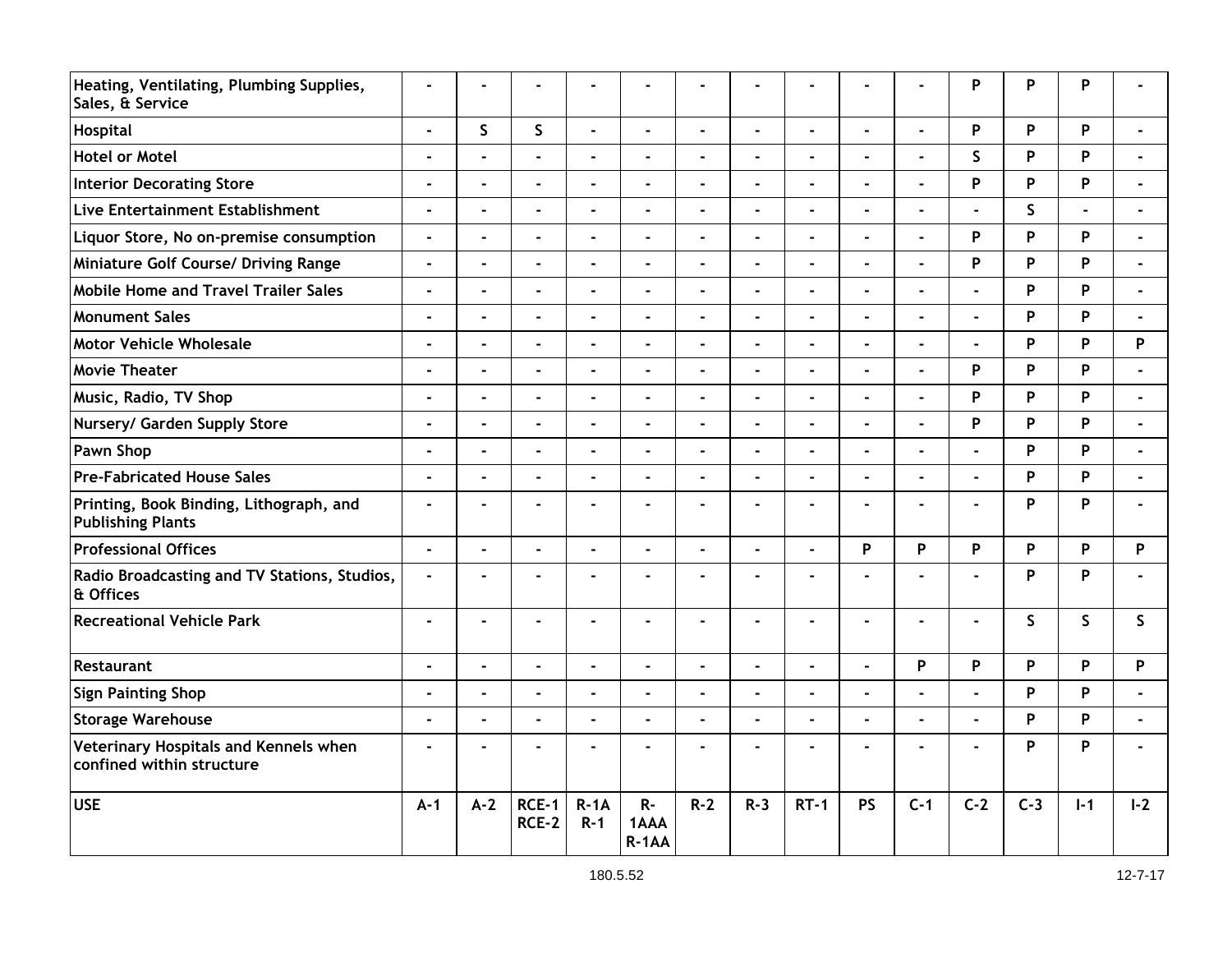| <b>INDUSTRIAL USES</b>                       |                |                                                         |                |                          |                |                |                                    |                |                   |                |                                                          |                |                |                |
|----------------------------------------------|----------------|---------------------------------------------------------|----------------|--------------------------|----------------|----------------|------------------------------------|----------------|-------------------|----------------|----------------------------------------------------------|----------------|----------------|----------------|
| <b>Borrow Pits</b>                           | $\blacksquare$ | $\blacksquare$                                          | $\blacksquare$ | $\blacksquare$           | $\blacksquare$ | $\blacksquare$ | $\blacksquare$                     | $\blacksquare$ | -                 | $\blacksquare$ | $\blacksquare$                                           | $\blacksquare$ | ۰.             | S              |
| Industrial Park                              | $\blacksquare$ | $\blacksquare$                                          | $\blacksquare$ | $\blacksquare$           | $\blacksquare$ | $\blacksquare$ | $\blacksquare$                     | ۰              | ۰                 | $\blacksquare$ | $\blacksquare$                                           | $\blacksquare$ | P              | P              |
| Industrial, Light                            | $\blacksquare$ | $\blacksquare$                                          | $\blacksquare$ | $\overline{\phantom{0}}$ | $\blacksquare$ | $\blacksquare$ | $\blacksquare$                     | $\blacksquare$ | $\blacksquare$    | $\blacksquare$ | $\blacksquare$                                           | $\blacksquare$ | P              | P              |
| Industry, Heavy                              | $\blacksquare$ | $\blacksquare$                                          | $\blacksquare$ | $\blacksquare$           | $\blacksquare$ | $\blacksquare$ | $\blacksquare$                     | $\blacksquare$ | $\blacksquare$    | $\blacksquare$ | $\blacksquare$                                           | $\blacksquare$ | $\blacksquare$ | P              |
| Transfer Station                             | $\blacksquare$ | $\blacksquare$                                          | $\blacksquare$ | $\blacksquare$           | $\blacksquare$ | $\blacksquare$ |                                    | $\blacksquare$ | $\blacksquare$    | $\blacksquare$ | $\blacksquare$                                           | $\blacksquare$ | $\blacksquare$ | $\mathsf{S}$   |
| <b>Truck Stop</b>                            | $\blacksquare$ | $\blacksquare$                                          | Ξ.             | $\blacksquare$           | $\blacksquare$ | $\blacksquare$ |                                    | ۰              | $\blacksquare$    | $\blacksquare$ | $\blacksquare$                                           | $\blacksquare$ | ٠              | P              |
| <b>Warehousing/Distribution</b>              | $\blacksquare$ | $\blacksquare$                                          | $\blacksquare$ | ٠                        | $\blacksquare$ | $\blacksquare$ |                                    | $\blacksquare$ | $\blacksquare$    | $\blacksquare$ | $\blacksquare$                                           | $\blacksquare$ | P              | P              |
| <b>PUBLIC AND SEMI-PUBLIC USES</b>           |                |                                                         |                |                          |                |                |                                    |                |                   |                |                                                          |                |                |                |
| <b>Child Care Facilities</b>                 | $\blacksquare$ | $\blacksquare$                                          | $\blacksquare$ | $\blacksquare$           | $\blacksquare$ | S              | $\mathsf{S}$                       | $\blacksquare$ | $\blacksquare$    | S              | S                                                        | $\mathsf{S}$   | $\mathsf{S}$   | $\blacksquare$ |
| Church                                       | P              | P                                                       | P              | S                        | S.             | S              | S.                                 | $\mathsf{S}$   | $\blacksquare$    | S.             | S.                                                       | $\mathsf{S}$   | ٠              | $\blacksquare$ |
| <b>Club or Community Use</b>                 | $\blacksquare$ | $\blacksquare$                                          | $\blacksquare$ | $\blacksquare$           | $\blacksquare$ | $\blacksquare$ | S.                                 | $\blacksquare$ | S.                | S              | S                                                        | S              | $\blacksquare$ | $\blacksquare$ |
| <b>Conservation Use</b>                      | P              | P                                                       | P              | P                        | P              | P              | P                                  | P              | P                 | P              | P                                                        | P              | P              | P              |
| Golf Course/ Country Club                    | P              | P                                                       | P              | P                        | P              | P              | P                                  | $\blacksquare$ | $\blacksquare$    | $\blacksquare$ | P                                                        | P              | P              | P              |
| <b>Public Service or Utility</b>             | S              | $\mathsf S$                                             | S              | $\mathsf{S}$             | S              | S              | S                                  | $\mathsf S$    | S                 | S              | S                                                        | S              | S              | S              |
| <b>Public Service, Essential</b>             | P              | P                                                       | P              | P                        | P              | P              | P                                  | P              | P                 | P              | P                                                        | P              | P              | P              |
| <b>Recreation Facility, Commercial</b>       | $\blacksquare$ | $\blacksquare$                                          | ٠              | $\blacksquare$           | $\blacksquare$ | $\blacksquare$ | $\blacksquare$                     | $\blacksquare$ | $\blacksquare$    | $\blacksquare$ | P                                                        | P              | P              | P              |
| Recreation Facility, Neighborhood            | P              | P                                                       | P              | $\mathsf{S}$             | S.             | S              | S.                                 | $\mathsf{S}$   | S                 | S.             | S                                                        | $\mathsf{S}$   | S.             | $\mathsf{S}$   |
| School                                       | P              | P                                                       | P              | $\mathsf{S}$             | S              | S.             | $\mathsf{S}$                       | S              | S                 | S              | S                                                        | S              | ٠              | $\blacksquare$ |
| <b>Telecommunications Service Facilities</b> |                | $\mathbf{r}$ . $\mathbf{r}$ . The state of $\mathbf{r}$ |                |                          |                |                | $\cdots$ and $\cdots$ and $\cdots$ |                | $\cdots$ $\cdots$ |                | $\sim$<br>$\mathbf{r}$ and $\mathbf{r}$ and $\mathbf{r}$ |                |                |                |

• Bars and Cocktail Lounges are permitted by Special Exception in the C-2 zoning district, except as otherwise specifically permitted by separate ordinance or elsewhere in the Code.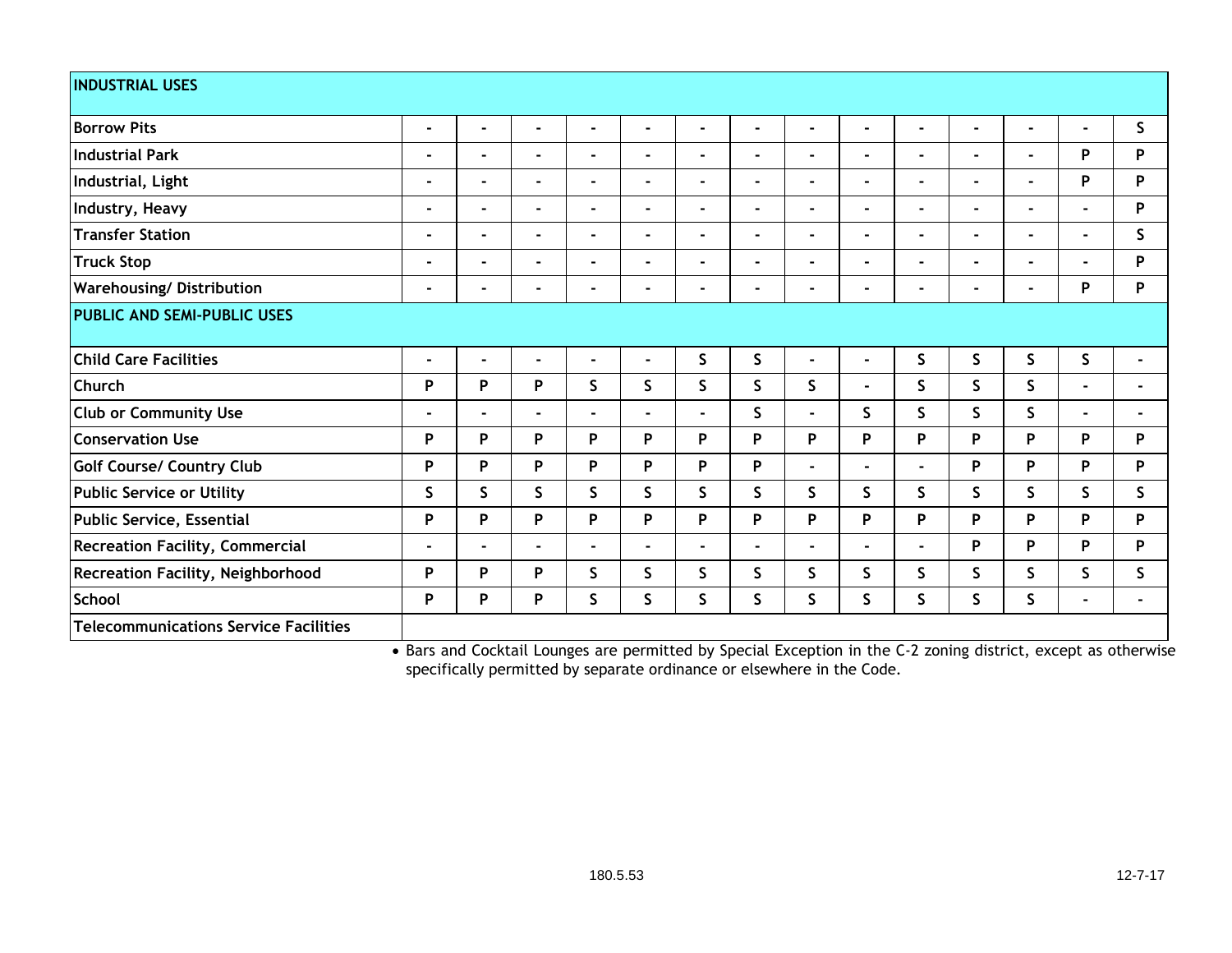| TABLE 5-2<br>MINIMUM ZONING DESCRIPTIONS ON PERMITTED USES |                                                    |                                                                     |                                                                    |                                                                    |                                    |                                                      |                                                       |                                                    |                                                       |  |  |
|------------------------------------------------------------|----------------------------------------------------|---------------------------------------------------------------------|--------------------------------------------------------------------|--------------------------------------------------------------------|------------------------------------|------------------------------------------------------|-------------------------------------------------------|----------------------------------------------------|-------------------------------------------------------|--|--|
|                                                            |                                                    |                                                                     |                                                                    |                                                                    | <b>MINIMUM ZONING DESCRIPTIONS</b> |                                                      |                                                       |                                                    |                                                       |  |  |
| <b>USE/ACTIVITY</b>                                        | <b>MINIMUM</b><br><b>LOT SIZE</b>                  | <b>MINIMUM</b><br><b>FRONT</b><br><b>BUILDING</b><br><b>SETBACK</b> | <b>MINIMUM</b><br><b>SIDE</b><br><b>BUILDING</b><br><b>SETBACK</b> | <b>MINIMUM</b><br><b>REAR</b><br><b>BUILDING</b><br><b>SETBACK</b> | <b>MINIMUM</b><br><b>LOT WIDTH</b> | <b>MAXIMUM</b><br><b>BUILDING</b><br><b>COVERAGE</b> | <b>MAXIMUM</b><br><b>IMPERVIOUS</b><br><b>SURFACE</b> | <b>MAXIMUM</b><br><b>BUILDING</b><br><b>HEIGHT</b> | <b>MINIMUM</b><br><b>LIVING AREA</b>                  |  |  |
|                                                            |                                                    |                                                                     |                                                                    |                                                                    |                                    |                                                      |                                                       |                                                    |                                                       |  |  |
| <b>AGRICULTURAL USES</b>                                   |                                                    |                                                                     |                                                                    |                                                                    |                                    |                                                      |                                                       |                                                    |                                                       |  |  |
| A-1, General Agriculture                                   | 1 ACRE                                             | 35 FT                                                               | <b>15 FT</b>                                                       | 50 FT                                                              | 150 FT                             | 40%                                                  | 50%                                                   | 35 FT                                              | 1,000 SF                                              |  |  |
| A-2, Suburban                                              | 1/2 ACRE                                           | 35 FT                                                               | 15 FT                                                              | 40 FT                                                              | 125 FT                             | 40%                                                  | 50%                                                   | 35 FT                                              | 1,000 SF                                              |  |  |
|                                                            |                                                    |                                                                     |                                                                    |                                                                    |                                    |                                                      |                                                       |                                                    |                                                       |  |  |
| <b>RESIDENTIAL USES</b>                                    |                                                    |                                                                     |                                                                    |                                                                    |                                    |                                                      |                                                       |                                                    |                                                       |  |  |
| RCE-1                                                      | $1/2$ ACRE                                         | 35 FT                                                               | <b>15 FT</b>                                                       | 40 FT                                                              | 150 FT                             | 40%                                                  | 50%                                                   | 35 FT                                              | 1,800 SF                                              |  |  |
| RCE-2                                                      | 1 ACRE                                             | 35 FT                                                               | 15 FT                                                              | 40 FT                                                              | 125 FT                             | 40%                                                  | 50%                                                   | 35 FT                                              | 2,000 SF                                              |  |  |
| R-1, Single Family                                         | 7,000 SF                                           | 25 FT                                                               | 7.5 FT                                                             | 25 FT                                                              | 70 FT                              | 40%                                                  | 50%                                                   | 35 FT                                              | 1,000 SF                                              |  |  |
| R-1A, Single Family                                        | 8,000 SF                                           | 25 FT                                                               | 7.5 FT                                                             | 25 FT                                                              | 70 FT                              | 40%                                                  | 50%                                                   | 35 FT                                              | 1,200 SF                                              |  |  |
| R-1AA, Single Family                                       | 9,000 SF                                           | 25 FT                                                               | 7.5 FT                                                             | 30 FT                                                              | 75 FT                              | 35%                                                  | 50%                                                   | 35 FT                                              | 1,400 SF                                              |  |  |
| R-1AAA, Single Family                                      | 10,000 SF                                          | 30 FT                                                               | 7.5 FT                                                             | 35 FT                                                              | 85 FT                              | 35%                                                  | 50%                                                   | 35 FT                                              | 1,600 SF                                              |  |  |
| R-2, Single Family                                         | 7,000 SF                                           | 25 FT                                                               | 6FT                                                                | 25 FT                                                              | 70 FT                              | 40%                                                  | 50%                                                   | 35 FT                                              | 1,000 SF                                              |  |  |
| R-2, Two Family                                            | 7,500 SF                                           | 25 FT                                                               | 6FT                                                                | 25 FT                                                              | <b>75 FT</b>                       | 55%                                                  | 70%                                                   | 35 FT                                              | 650 SF                                                |  |  |
| R-3, Single Family                                         | 7,000 SF                                           | 25 FT                                                               | 7.5 FT                                                             | 25 FT                                                              | 70 FT                              | 40%                                                  | 50%                                                   | 35 FT                                              | 1,000 SF                                              |  |  |
| R-3, Duplexes                                              | 7,500 SF                                           | 25 FT                                                               | 7.5 FT                                                             | 25 FT                                                              | 75 FT                              | 40%                                                  | 70%                                                   | 35 FT                                              | 650 SF per unit                                       |  |  |
| R-3, Three/Four Family                                     | 10,000 SF                                          | 25 FT                                                               | 10 FT                                                              | 30 FT                                                              | 85 FT                              | 40%                                                  | 70%                                                   | 35 FT                                              | 650 SF per unit<br>$+200$ SF each<br>bedroom over two |  |  |
| R-3, 5 or More Family<br>$(1-2)$ stories)                  | 10.000 SF +<br>4,000 SF per DU<br>in excess of 4/2 | 25 FT                                                               | 10 FT                                                              | 30 FT                                                              | 85 FT                              | 40%                                                  | 70%                                                   | 35 FT                                              | 650 SF per unit<br>$+200$ SF each<br>bedroom over two |  |  |
| R-3, 5 or More Family<br>(3 or more stories)               | 10.000 SF +<br>2,500 SF per DU<br>in excess of 4/3 | 35 FT                                                               | 10 FT                                                              | 40 FT                                                              | 85 FT                              | 30%                                                  | 70%                                                   | 35 FT (2)                                          | 650 SF per unit<br>$+200$ SF each<br>bedroom over two |  |  |
| RT-1, Mobile Home<br>Subdivision                           | 7,000 SF                                           | 20 FT                                                               | 7.5 FT                                                             | 20 FT                                                              |                                    | 40%                                                  | 50%                                                   | 35 FT                                              |                                                       |  |  |